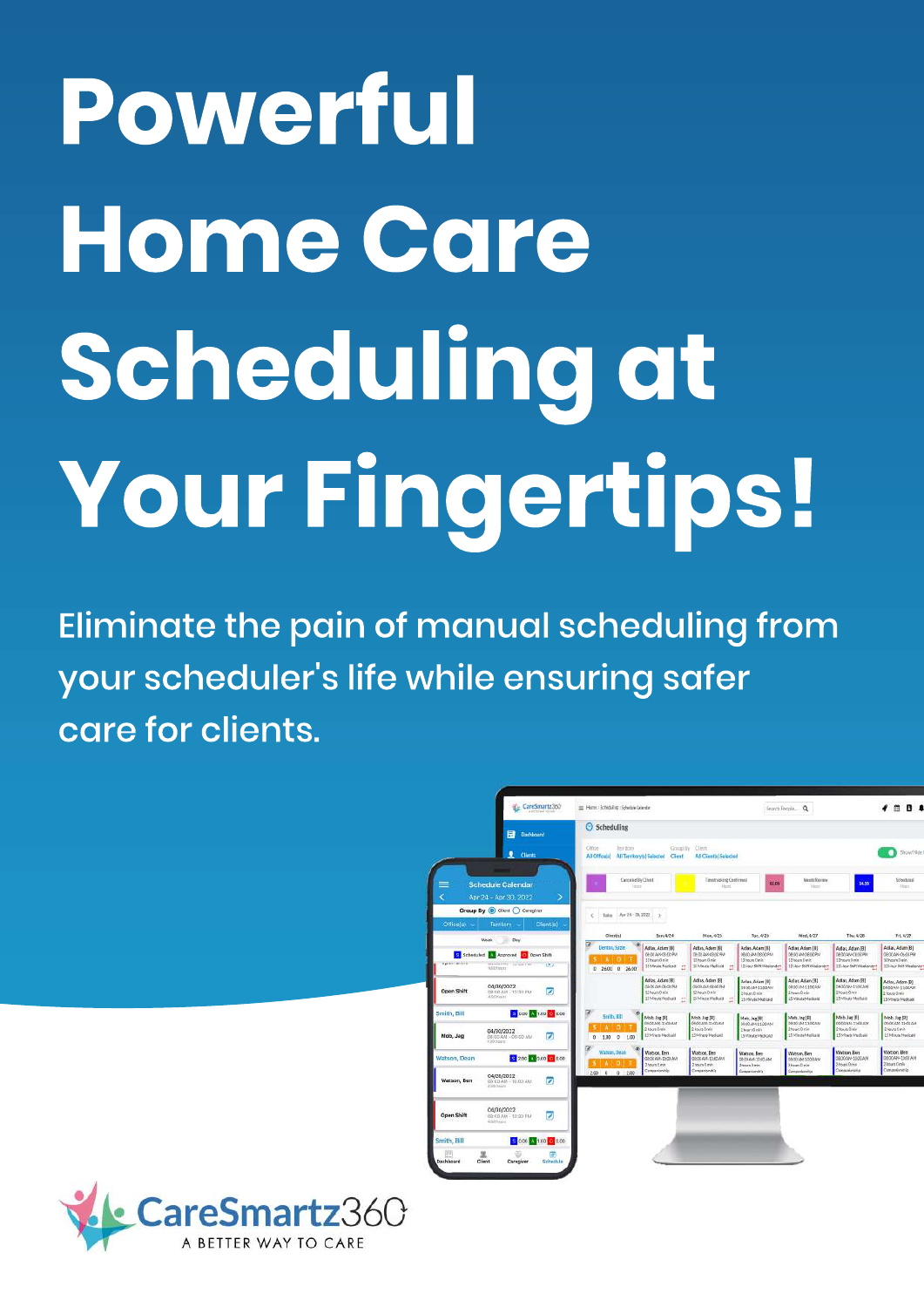# **Spend More Time With Clients And Less Time Scheduling**

CareSmartz360 makes schedule management efficient and pain-free – no matter what's the size of your home care business.

Our robust scheduling software makes it easy for your home care agency staff to manage your entire on-field workforce easily, with availability and skills matching, scheduling, route direction, and on-the-job guidance all in one platform.

Empower your caregivers to never miss a job, and increase customer satisfaction while simplifying complex scheduling!

Select caregivers recommended with the portal's built-in intelligence to guarantee that the **17 Streamline, Automate, and Optimize Scheduling**<br>Select caregivers recommended with the portal's built-in intelligence to guarar<br>right caregiver shows up at the right time and location for the right client.

Deliver appointment details and updates directly to caregivers' phones so there **Eliminate Missed Appointments**<br>Deliver appointment details and updates directly to a<br>are no missed visits.

## **Minimize Operational Costs**

Reduce overhead premiums by reducing travel time, clustering nearby visits, eliminating Minimize Operational Costs<br>Reduce overhead premiums by reducing travel time, clustering nearby vis<br>missed appointments due to human error, and stamping out paperwork.



## **MakeInformedDecisions**

Gain insight into caregiver activities, expenses, overtime, and more to understand the true impact of your scheduling efforts and demonstrate your impact on the business.



## **Request Client Visits**

Enable caregivers to spot available and open shifts easily, respond as available, not-available, Request Client Visits<br>Enable caregivers to spot available and open shifts easily, respond<br>or demand more info, and request agencies to assign open shifts.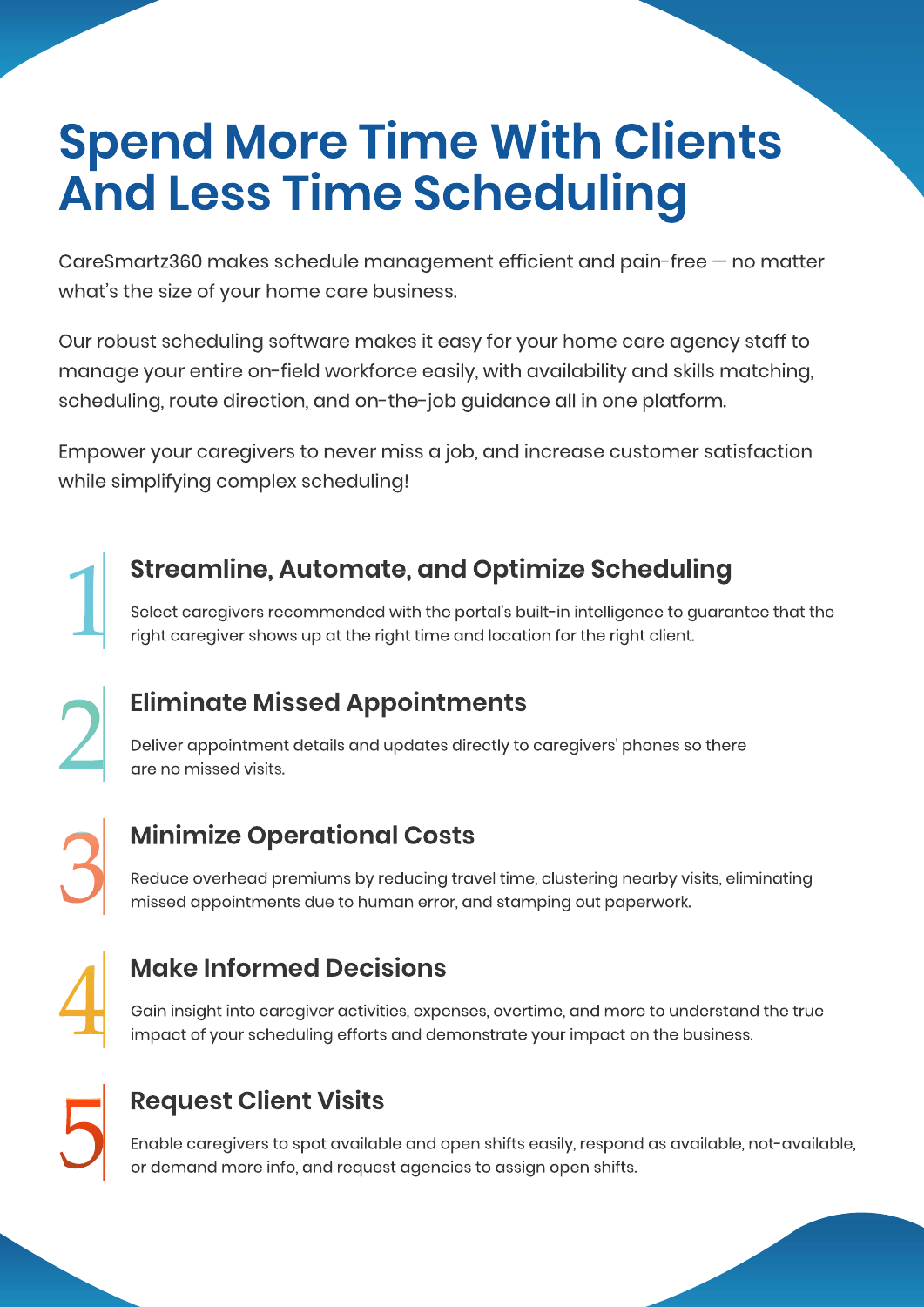# **Robust Scheduling Software**

Streamline schedule management with automated scheduling and workforce optimization tools.



#### **Color-CodedCalendar**

From the calendar, one can view the schedule of specific clients & caregivers by Day, Week, and Month. The color blocks quickly draw attention to open shifts and no-shows.



#### **Drag & Drop Functionality**

Save time, make quick schedule adjustments, and assign shifts quickly using the easy-touse drag and drop interface.



#### **Build Recurring Shifts at Once**

Easily specify the duration of the recurrence -Daily, Weekly, Monthly, and assign a different care worker to each visit. Save yourself tons of time.

#### **Quick Schedule**

Select caregivers recommended with the portal's built-in intelligence and assign the open shift to one of them or send alerts to other caregivers of choice.

### **Choose the Best Fit Caregiver**

CareSmartz360 recommends the best caregiver for the client based on preferences, skills, availability, over time, distance, availability, and more.

#### **Real-Time Alerts**

Receive real-time alerts for caregivers who are late, have no shows, or are approaching overtime. Remind Caregivers of shifts via text, email, or mobile app notifications.

# **Keep Everyone In The Know**



**Portals**

Allow agency staff, caregivers, and clients to access important caregiver and client information like schedule or care plans in real-time.



#### **Electronic Visit Verification**

Use GPS-enabled mobile app and smart telephony features to stay compliant and gain insight into caregiver activity, no-shows, etc.

#### **MobileApps**

With the CareSmartz360 Mobile apps, your care team has access to real-time schedules, route details, time tracking, patient data, and more on the go!